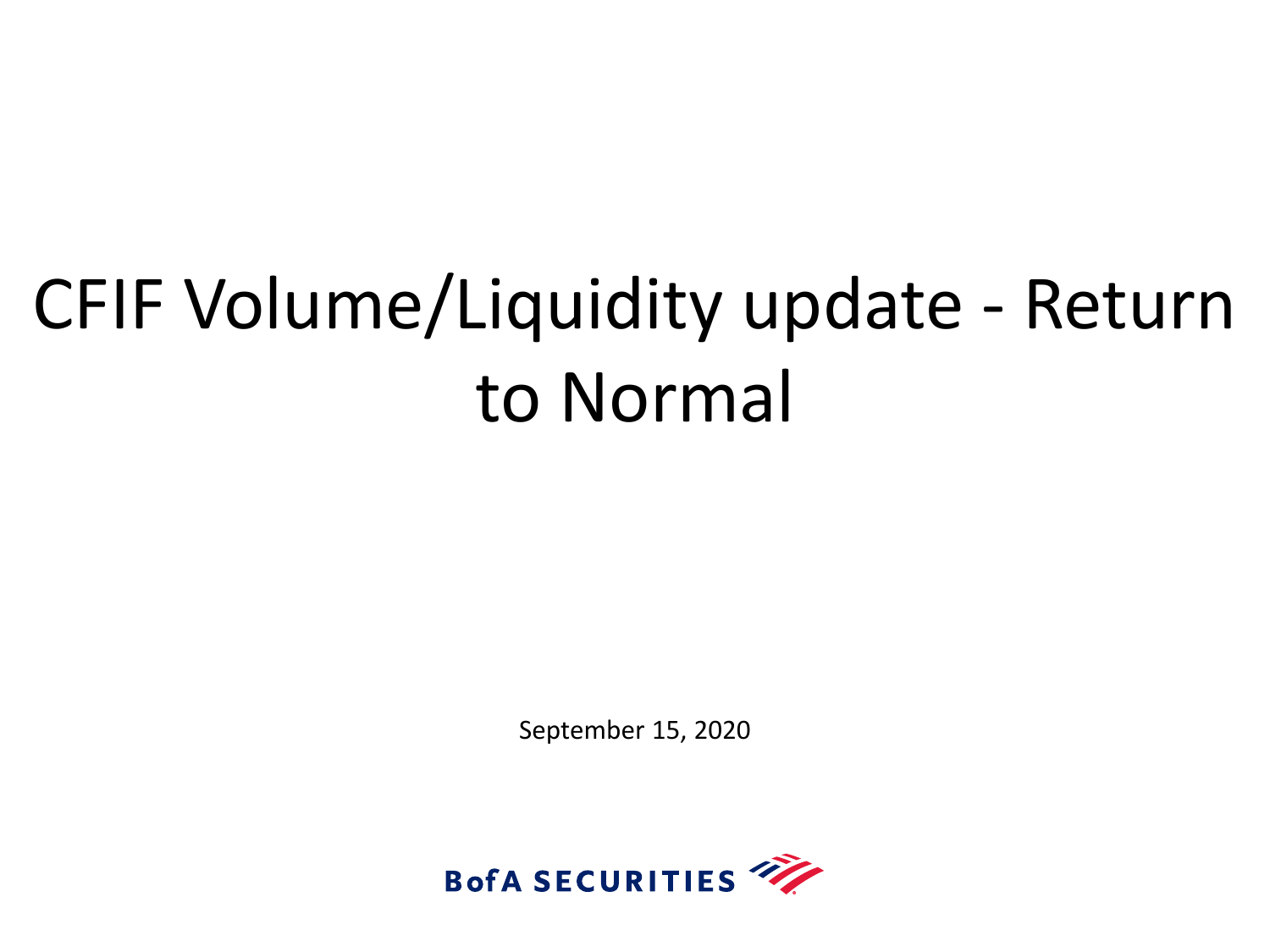### **Key Takeaways**

#### **Key Takeaways:**

- **Rates**: At the peak of the crisis in March, US Treasury bid-ask spreads widened ~ 15x and market depth declined by ~ 90%; market depth remains depressed in the long end (by  $\approx$  40%) and has seasonal risk of falling further.
- **Credit**: Bid-ask spreads widened ~ 20x in CDX (IG, HY) and iTraxx (Main, XOVER) in March Credit and Rates led bid-ask spread widening in other asset classes.
- **Mortgages**: Bid-ask spreads in FNCL TBAs widened by ~ 3-6x across the coupon stack with higher coupons getting hit harder.
- **F.I. ETFs**: ETFs were able to provide the liquidity that froze up in the cash bond markets; while bid-ask spreads of TLT and LQD widened by 6-7x, they fared much better compared to 30Y US Treasuries and CDX IG, respectively.
- **FX**: Return of volatility to market was accompanied by a divergence in impact on bid-ask spreads and market depth; e.g., for USDJPY, bid-ask spreads widened ( $\approx$  800%) and depth declined ( $\approx$  40%) more than most EM pairs.
- **X-Asset**: While bid-ask spreads have largely normalized to pre-pandemic levels for most assets (except Credit and FX), order book depth remains somewhat depressed compared to the beginning of the year. This can worsen further over the coming weeks given seasonal "August" effect.

| <b>Assets</b>            | <b>Bid-Ask Spreads</b> |                   | Market Depth               |                   | <b>Trading Volume</b> |                   | <b>Realized Volatility</b> |                   |
|--------------------------|------------------------|-------------------|----------------------------|-------------------|-----------------------|-------------------|----------------------------|-------------------|
|                          | Peak                   | 8/31/20           | Peak                       | 8/31/20           | Peak                  | 8/31/20           | $2/18 - 3/31$              | $7/1 - 8/31$      |
| 10Y US Treasuries        | 个 300%                 | $\leftrightarrow$ | $\downarrow$ 90%           | $\leftrightarrow$ | 个 100%                | $\downarrow$ 10%  | 个 225%                     | $\downarrow$ 35%  |
| <b>30Y US Treasuries</b> | 个 1200%                | $\leftrightarrow$ | $\downarrow$ 80%           | $\downarrow$ 10%  | 个 100%                | $\downarrow$ 10%  | 个 250%                     | $\downarrow$ 15%  |
| <b>Credit Indices</b>    | 个 1500%                | 个 30%             |                            |                   | 50%<br>ᠰ              | $\leftrightarrow$ | 个 850%                     | $\leftrightarrow$ |
| Mortgage TBAs            | 个 500%                 | $\leftrightarrow$ |                            | ۰                 | 50%<br>ᠰ              | $\leftrightarrow$ | 个 800%                     | 个 30%             |
| F.I. ETFS                | 个 600%                 | $\leftrightarrow$ |                            | $\sim$            | 个 150%                | 个 10%             | 个 300%                     | $\downarrow$ 10%  |
| <b>FX</b>                | 个 500%                 | ↔                 | $\downarrow$ 40%           | $\downarrow$ 10%  | 个 100%                | ↔                 | 个 400%                     | 个 100%            |
| Equities (S&P500)        | 个 500%                 | 50%<br>ᠰ          | $\sqrt{25\%}$ <sup>t</sup> | $\downarrow$ 5% t | 个 140%                | 个 30%             | 个 600%                     | $\leftrightarrow$ |

† For Equities, the numbers reflect only top of the order book quote size

Note: Baseline/pre-pandemic level defined as the average over 1/2/20 - 2/14/20; ↔ implies back to pre-pandemic levels

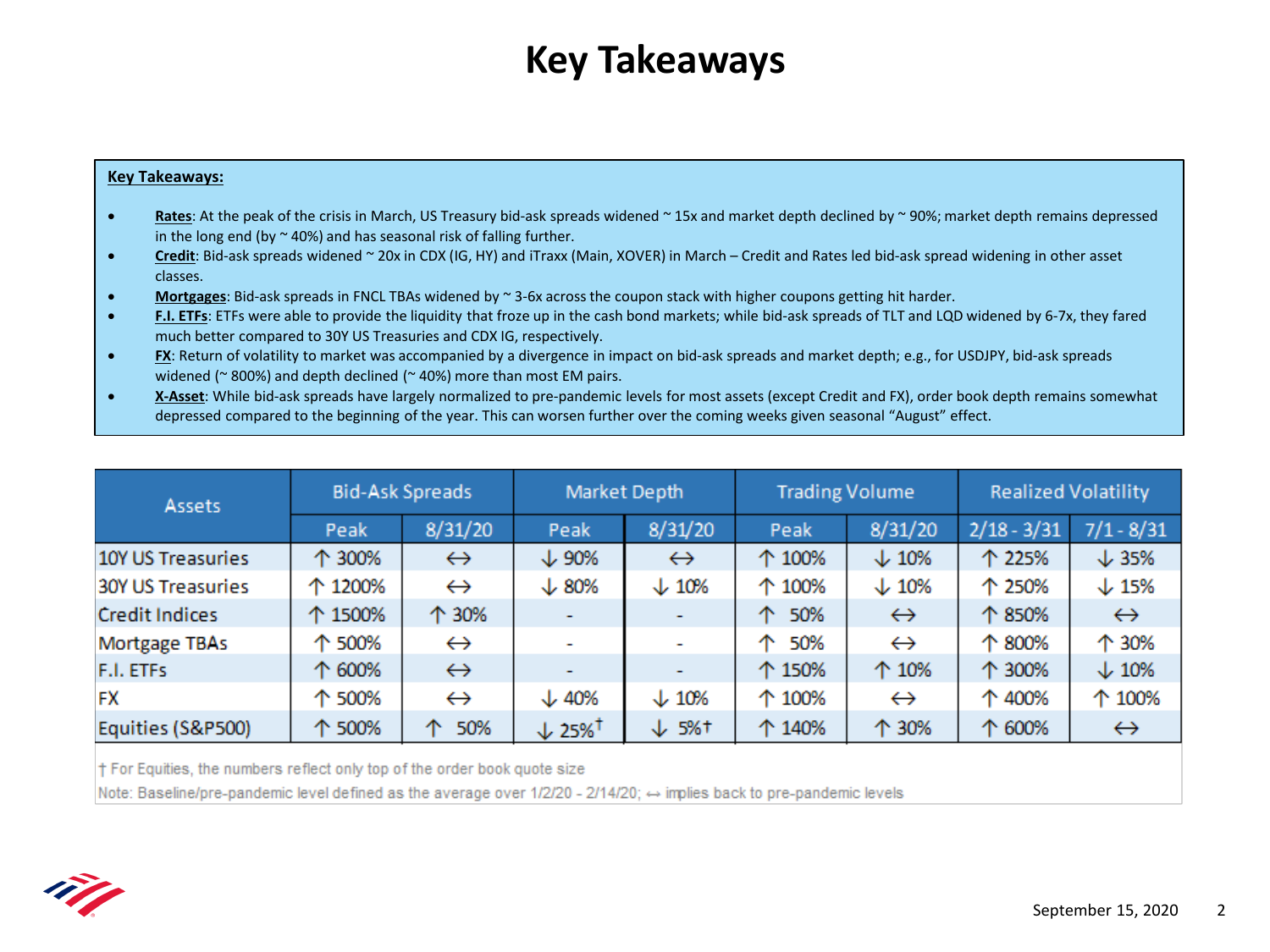## **Pre-Covid vs Post-Covid Volume/Volatility**



#### **Exhibit 1: Change in Volumes Exhibit 2: Realized Volatility**



#### **Exhibit 3: D2D Notional Treasury Volume**

| <b>BTEC + ESPEED + DW Daily Volume (MM Notional)</b> |        |           |            |        |         |            |  |  |  |  |  |  |  |
|------------------------------------------------------|--------|-----------|------------|--------|---------|------------|--|--|--|--|--|--|--|
| <b>Date</b>                                          | 2Y     | <b>5Y</b> | <b>10Y</b> | 30Y    | Total   | <b>YOY</b> |  |  |  |  |  |  |  |
| 2019.04m                                             | 24,863 | 45,466    | 41,328     | 9,878  | 121,534 |            |  |  |  |  |  |  |  |
| 2019.05m                                             | 32,640 | 59,263    | 48,440     | 11,359 | 151,702 |            |  |  |  |  |  |  |  |
| 2019.06m                                             | 39,486 | 69,586    | 49,318     | 13,531 | 171,921 |            |  |  |  |  |  |  |  |
| 2019.07m                                             | 29,220 | 52,075    | 39,591     | 9,845  | 130,731 |            |  |  |  |  |  |  |  |
| 2019.08m                                             | 37,876 | 72,725    | 57,755     | 14,731 | 183,087 |            |  |  |  |  |  |  |  |
| 2019.09m                                             | 31,436 | 53,436    | 48,633     | 11,498 | 145,003 |            |  |  |  |  |  |  |  |
| 2019.10m                                             | 28,851 | 47,629    | 44,674     | 10,283 | 131,436 |            |  |  |  |  |  |  |  |
| 2019.11m                                             | 23,348 | 41,088    | 37,483     | 9,210  | 111,128 |            |  |  |  |  |  |  |  |
| 2019.12m                                             | 20,252 | 36,915    | 32,023     | 7,732  | 96,923  |            |  |  |  |  |  |  |  |
| 2020.01m                                             | 22,144 | 44,420    | 39,982     | 10,687 | 117,233 |            |  |  |  |  |  |  |  |
| 2020.02m                                             | 30,904 | 63,767    | 52,933     | 13,645 | 161,249 |            |  |  |  |  |  |  |  |
| 2020.03m                                             | 38,388 | 72,843    | 63,468     | 17,408 | 192,107 |            |  |  |  |  |  |  |  |
| 2020.04m                                             | 18,109 | 36,352    | 32,333     | 10,663 | 97,457  | $-20%$     |  |  |  |  |  |  |  |
| 2020.05m                                             | 15,626 | 35,405    | 32,537     | 10,020 | 93,587  | $-38%$     |  |  |  |  |  |  |  |
| 2020.06m                                             | 13,663 | 36,717    | 34,260     | 10,221 | 94,861  | $-45%$     |  |  |  |  |  |  |  |
| 2020.07m                                             | 9,151  | 23,704    | 21,828     | 8,305  | 62,987  | $-52%$     |  |  |  |  |  |  |  |
| 2020.08m                                             | 11,797 | 29,570    | 30,002     | 11,608 | 82,977  | $-55%$     |  |  |  |  |  |  |  |
| 2020.09m                                             | 9,671  | 32,417    | 35,583     | 10,442 | 88,113  | $-39%$     |  |  |  |  |  |  |  |

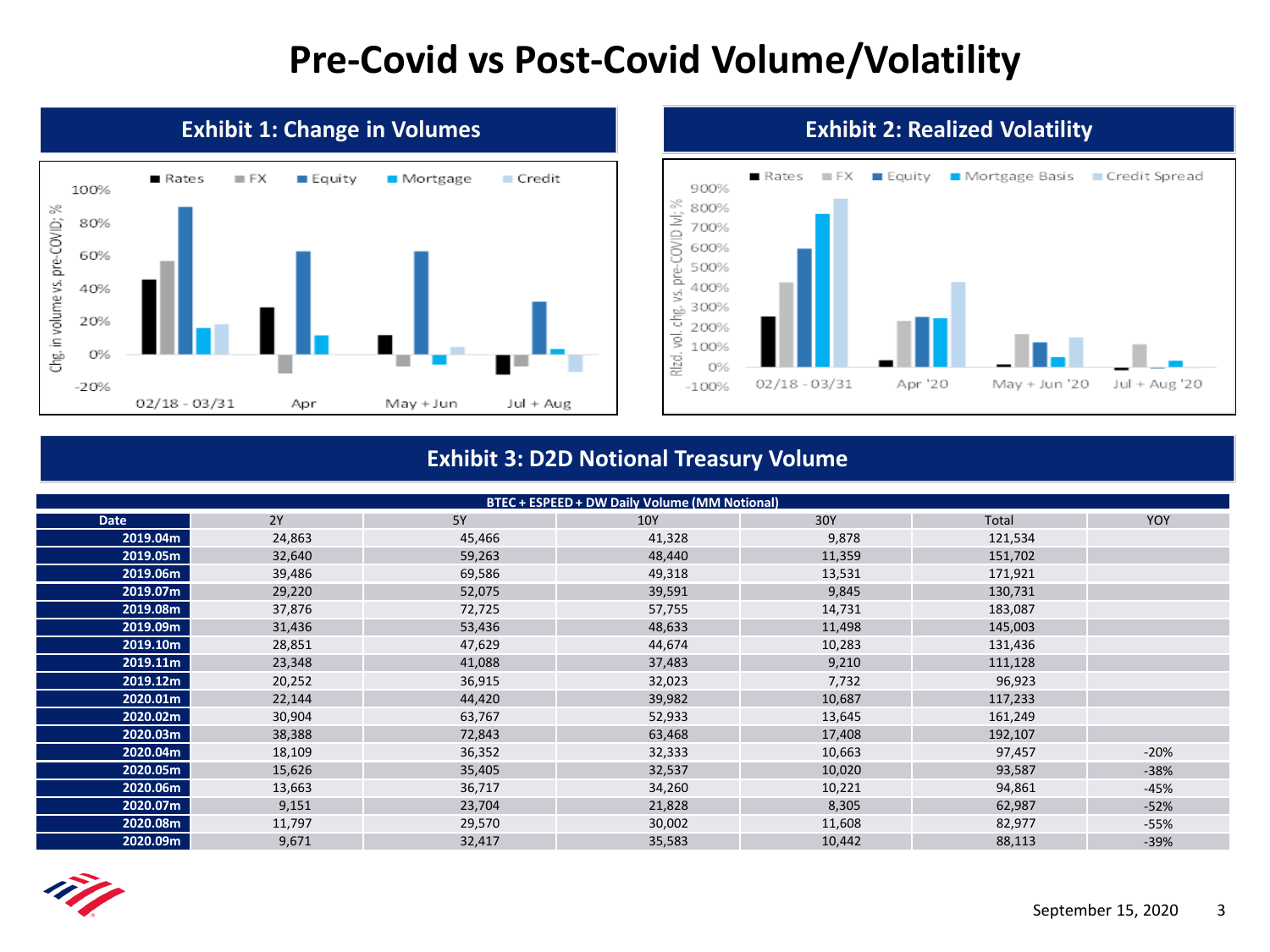### **Market Depth Analysis**

**Exhibit 4: 10 Year UST (\$mn)**



#### **Exhibit 5: 30 Year UST (\$mn)**



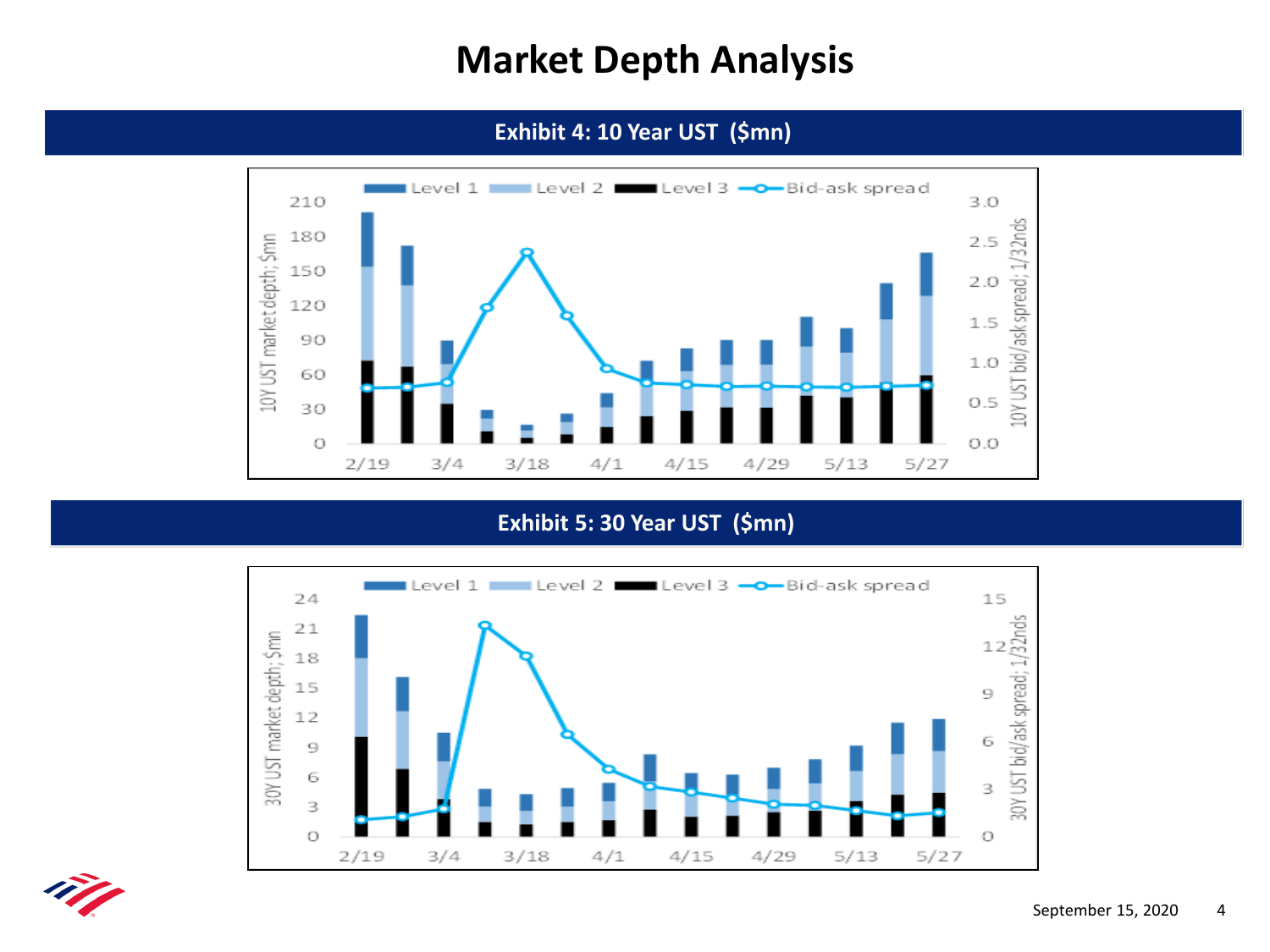### **Market Depth Analysis - 2**

**Exhibit 6: Intraday Range vs 10 Year Market Depth** 



#### **Exhibit 7: Realized 10Y UST Volume vs Market Depth (\$mn)**